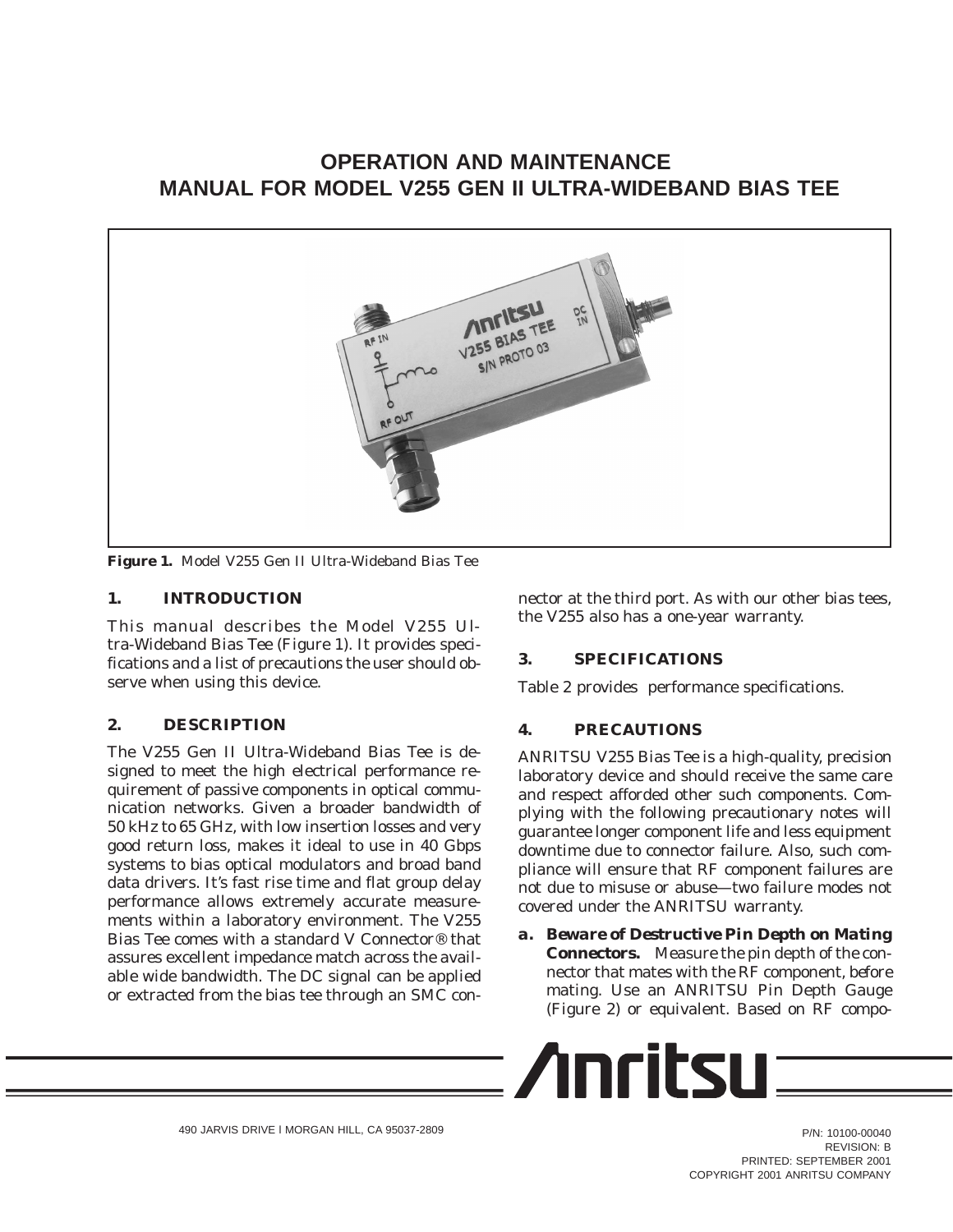

**Figure 2.** Pin Depth Gauge

nents returned for repair, destructive pin depth on mating connectors is the major cause of failure in the field. When an RF component connector is mated with a connector having a destructive pin depth, damage will likely occur to the RF component connector. (A destructive pin depth has a center pin that is too long in respect to the connector's reference plane.)

The center pin on an RF component connector has a precision tolerance measured in mils (1/1000 inch), whereas connectors on test devices that mate with RF components may not be precision types. Their pins may not have the proper depth. *They must be measured before mating to ensure suitability.* When gauging pin depth, if the test device connector measures out of tolerance in the "+" region, the center pin is too long. Mating under this condition will likely damage the RF component connector. On the other hand, if the test device connector measures out of tolerance in the "-" region, the center pin is too short. While this will not cause any damage, it will result in a poor connection and a consequent degradation in performance.

The pin depth for the V255 bias tee is: 0.000 to 0.003

*b.* Avoid Over Torquing Connectors. Over torquing connectors is destructive; it may damage the connector center pin. *Never* use pliers to tighten connectors.

- *c. Avoid Mechanical Shock.* RF components are designed to withstand years of normal bench handling. However, do not drop or otherwise treat them roughly. They are laboratory-quality devices and, like other such devices, require careful handling.
- *d. Keep Bias Tee Connectors Clean.* The precise geometry that makes the RF component's high performance possible can be easily disturbed by dirt and other contamination adhering to connector interfaces. When not in use, keep the connectors covered. Refer to paragraph 5 for cleaning instructions.

## **5. MAINTENANCE**

ANRITSU recommends that no maintenance other than cleaning be attempted by the customer. The bias tee should be returned to ANRITSU for repair and/or service when needed.

The traditional method of cleaning V Connectors with a cotton swab and alcohol can break the male connector pin on the precision connectors. The reason: the cotton swab has a larger diameter than the connector (that is, the area between the inner wall and the center pin.)

We still recommend using a cotton swab; however, you need to trim the swab before inserting into the connector.

For best results, observe the following precautions:

- Use either the finger saver that has been provided with the bias tee or use a 5 inch-pound torque wrench when connecting to other devices. No other tools are recommended.
- Always spin the coupling nut to tighten connections. Spinning the connector body causes premature wear to the connector interface.

Do not disturb connector center pin. Improper use (see above) of a cotton swab or other such probe to clean the inner connector may cause the center conductor to hinge on its bead and weaken or shear the internal connection.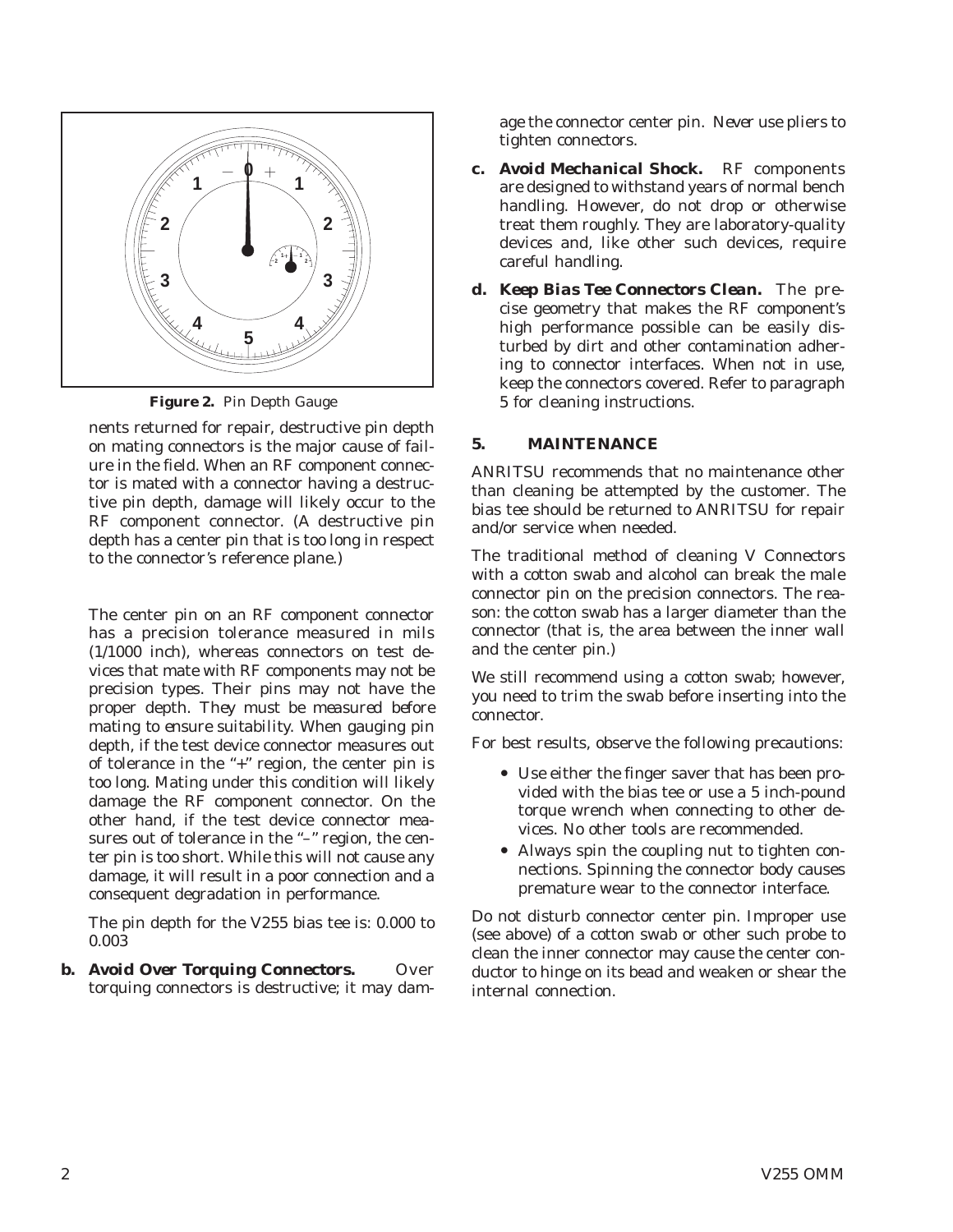**Table 1.** Performance Specifications, 1 of 2

| <b>Specification</b>         | V <sub>255</sub>                             |
|------------------------------|----------------------------------------------|
| Frequency Range, 3dB BW      | 50 kHz to 65 GHz<br>30 kHz to 65 GHz typical |
| <b>Insertion Loss</b>        | 1.5 dB to 65 GHz typical                     |
| <b>Return Loss</b>           | 12 dB to 65 GHz typical                      |
| <b>Rise Time</b>             | 3 ps typical                                 |
| <b>Group Delay</b>           | 125 $\pm$ 2 ps typical                       |
| Max DC Voltage               | 10V (maximum)                                |
| <b>DC</b> current            | 400 mA (maximum)                             |
| <b>Isolation</b>             | $-50$ dBm (minimum)                          |
| <b>Operating Temperature</b> | $0^{\circ}$ C to $80^{\circ}$ C              |



**Outline Drawing, V255**